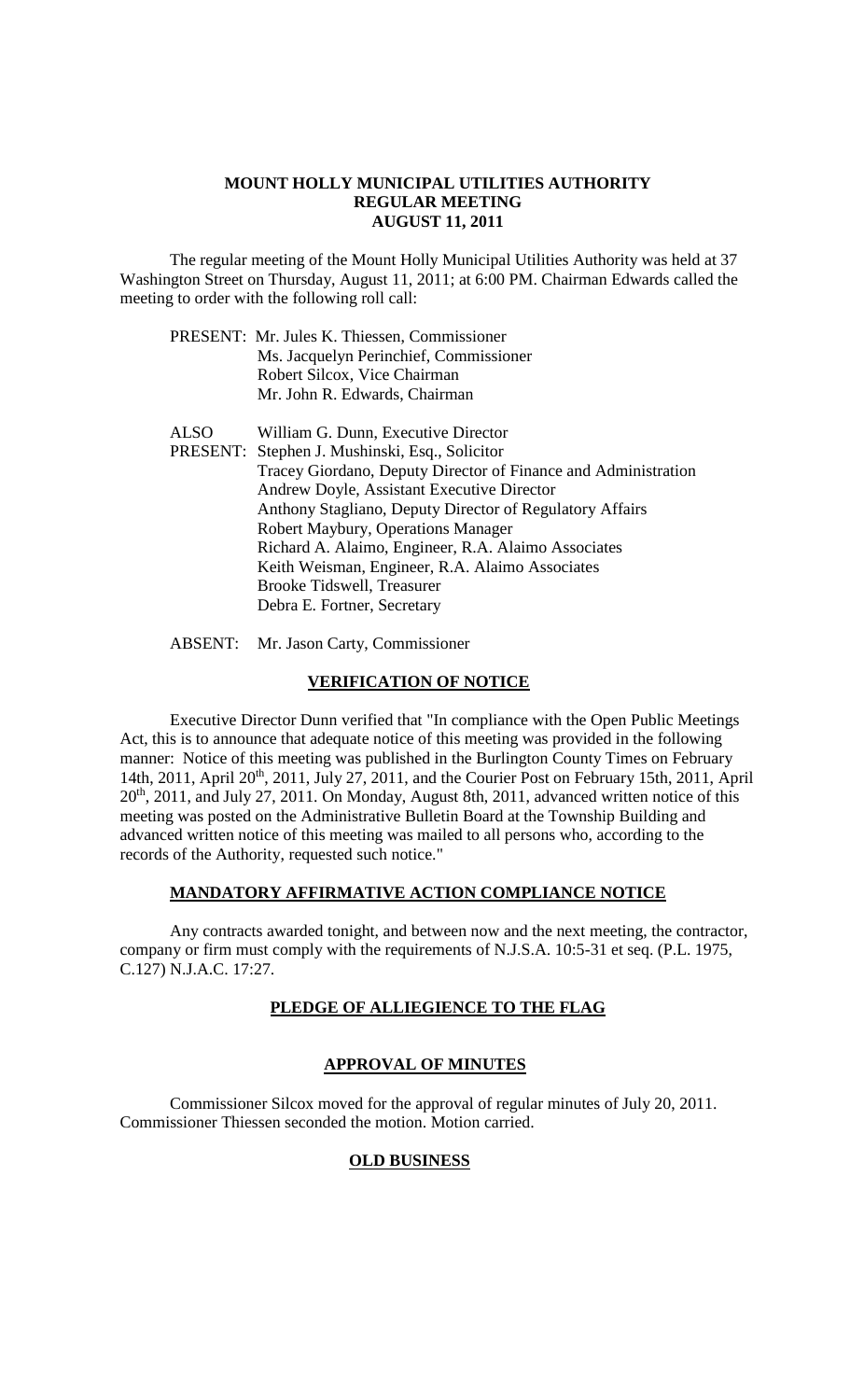#### **A RESOLUTION OF THE MOUNT HOLLY MUNICIPAL UTILITIES AUTHORITY AUTHORIZING ENGINEERING SERVICES CONTRACT WITH THE ALAIMO GROUP FOR SOLAR ELECTRIC RENEWABLE ENERGY SYSTEM**

Executive Director Dunn stated he has conducted a significant amount of research on solar power. Mr. Dunn reported he has concluded the benefits to the authority from this project would range from \$21,000.00 for the worst case scenario to \$81,000.00 for the most reasonable conditions. He would like to move within the next 10-14 days since developers would like to be able to get at least 5% of the solar project completed by the end of 2011 in order to receive the 30% cash benefits versus tax benefits in subsequent years. Mr. Dunn recommended awarding the project to R.A. Alaimo Associates since they were the lowest bidder. However, he would like to have a commitment by R. A. Alaimo Associates that there would be no increases in the price after the project is awarded and he wants the RFP out in two weeks or less.

Richard A. Alaimo, of R.A. Alaimo Associates, stated that they would proceed with the project but he does not want to go into the marketplace at the moment since it is very uncertain. Mr. Alaimo said the proposals could be prepared immediately but he suggests sitting tight right now since it is a difficult time to get bids and there is still plenty of time until the end of the year. Mr. Dunn responded he wishes to go out to bid immediately in order for contractors to qualify for incentives as stated earlier.

Commissioner Thiessen asked why there was such a range of the amounts in the proposals. Mr. Alaimo stated it is because the RFP did not include all variables.

Commissioner Silcox moved for the approval of Resolution 2011-79 Commissioner Thiessen seconded the motion. At the call of the roll, the vote was:

AYES: Commissioner Thiessen, Commissioner Perinchief, Commissioner Silcox, Chairman Edwards

NAYS: None

#### **NEW BUSINESS**

#### **RESOLUTION 2011-77**

#### **A RESOLUTION OF THE MOUNT HOLLY MUNICIPAL UTILITIES AUTHORITY AUTHORIZING THE RENEWAL OF MEMBERSHIP IN THE NEW JERSEY UTILITY AUTHORITIES JOINT INSURANCE FUND**

Commissioner Silcox moved for the approval of Resolution 2011-77. Commissioner Perinchief seconded the motion. At the call of the roll, the vote was:

AYES: Commissioner Thiessen, Commissioner Perinchief, Commissioner Silcox, Chairman Edwards

NAYS: None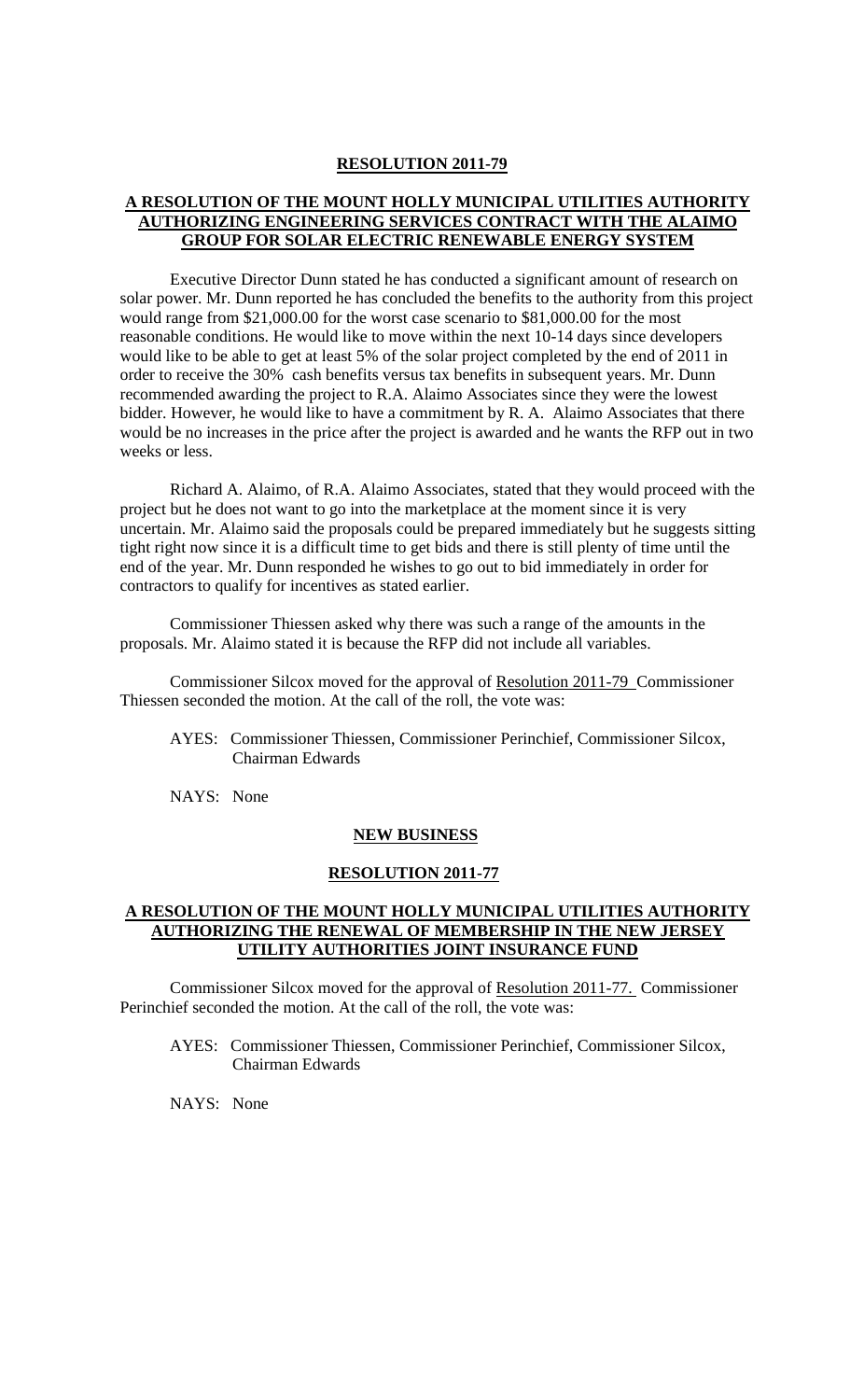## **A RESOLUTION OF THE MOUNT HOLLY MUNICIPAL UTILITIES AUTHORITY AUTHORIZING FOURTH AMENDMENT TO CONSULTING ENGINEERING SERVICES CONTRACT WITH THE ALAIMO GROUP FOR THE UPGRADE AND EXPANSION OF ITS WASTEWATER TREATMENT FACILITIES**

Executive Director Dunn explained this amendment is a result of R. A. Alaimo Engineering taking over the work at the Maple Avenue Site AE COM did not complete. Solicitor Mushinski reminded the board there had been a dispute with AE COM. The dispute was settled to avoid going to litigation. As a result of the settlement there was a bit of an over run in costs resulting in this amendment.

Commissioner Silcox moved for the approval of Resolution 2011-78. Commissioner Thiessen seconded the motion. At the call of the roll, the vote was:

- AYES: Commissioner Thiessen, Commissioner Perinchief, Commissioner Silcox, Chairman Edwards
- NAYS: None

#### **RESOLUTION 2011-72**

#### **A RESOLUTION APPROVING THE OPERATING EXPENSES FOR THE MONTH OF JULY 2011**

Commissioner Silcox moved for the approval of Resolution 2011-72. Commissioner Thiessen seconded the motion. At the call of the roll, the vote was:

AYES: Commissioner Thiessen, Commissioner Perinchief, Commissioner Silcox, Chairman Edwards

NAYES: None

## **RESOLUTION 2011-72A**

#### **A RESOLUTION APPROVING THE SEWER REFUNDS FOR THE MONTH OF JULY 2011**

Commissioner Silcox moved for the approval of Resolution 2011-72A Commissioner Thiessen seconded the motion. At the call of the roll, the vote was:

- AYES: Commissioner Thiessen, Commissioner Perinchief, Commissioner Silcox, Chairman Edwards
- NAYS: None

#### **RESOLUTION 2011-73**

## **A RESOLUTION APPROVING THE EXPENDITURES FOR THE MONTH OF JULY 2011 FROM THE ESCROW FUND**

Commissioner Thiessen moved for the approval of Resolution 2011-73. Commissioner Silcox seconded the motion. At the call of the roll, the vote was:

AYES: Commissioner Thiessen, Commissioner Perinchief, Commissioner Silcox, Chairman Edwards

NAYS: None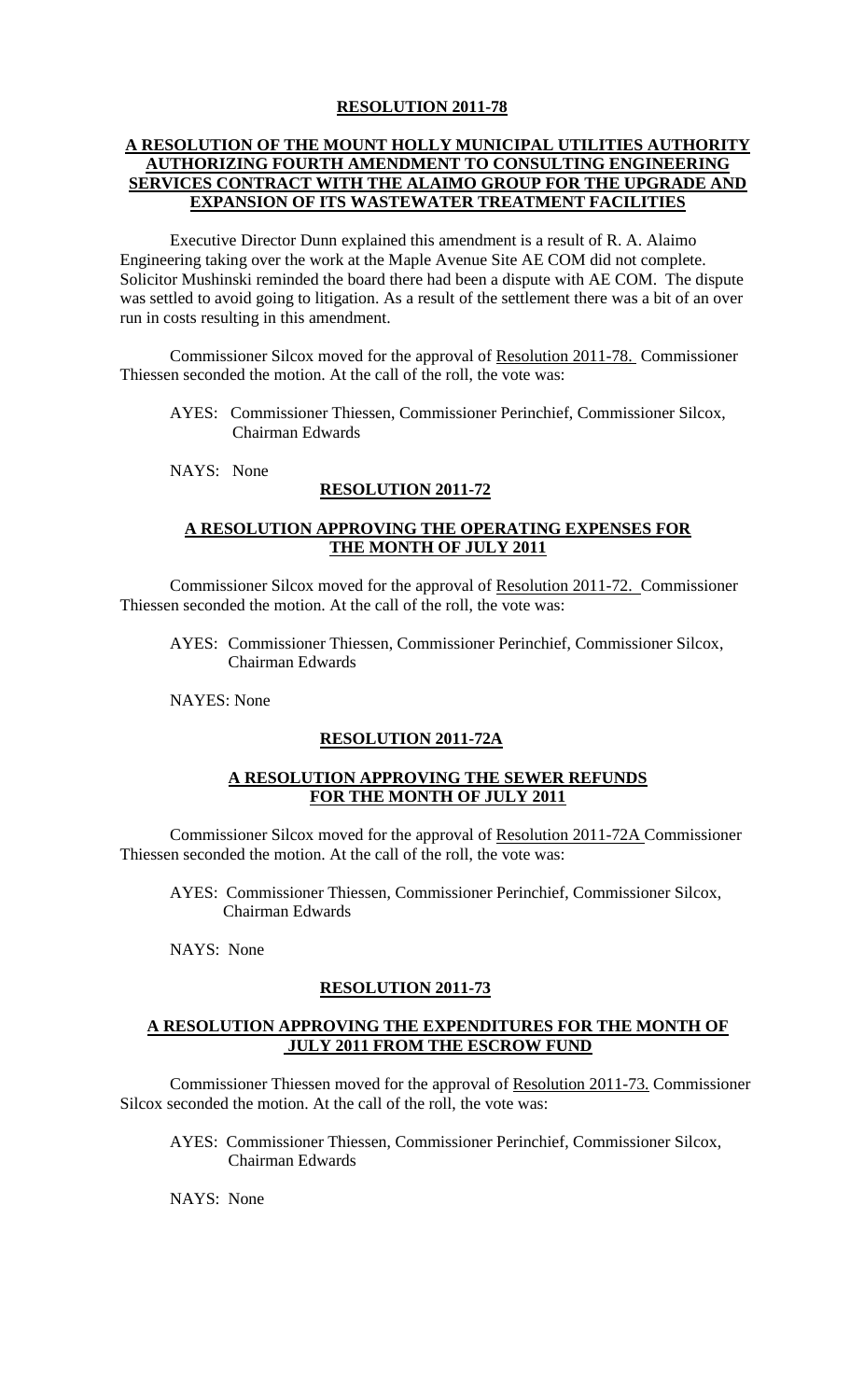## **A RESOLUTION APPROVING THE EXPENDITURES FOR THE MONTH OF JULY 2011 FROM THE IMPROVEMENT AND REPLACEMENT FUND**

Commissioner Silcox moved for the approval of Resolution 2011-74. Commissioner Thiessen seconded the motion. At the call of the roll, the vote was:

- AYES: Commissioner Thiessen, Commissioner Perinchief, Commissioner Silcox, Chairman Edwards
- NAYS: None

## **RESOLUTION 2011-75**

#### **A RESOLUTION APPROVING THE EXPENDITURES FOR THE MONTH OF JULY 2011 FROM THE 2007-2010 PROJECT CONSTRUCTION FUND (PLANT EXPANSION)**

Commissioner Thiessen moved for the approval of Resolution 2011-75. Commissioner Silcox seconded the motion. At the call of the roll, the vote was:

AYES: Commissioner Thiessen, Commissioner Perinchief, Commissioner Silcox, Chairman Edwards.

NAYS: None

## **RESOLUTION 2011-76**

#### **A RESOLUTION APPROVING THE EXPENDITURES FOR THE MONTH OF JULY 2011 FROM THE 2007-2010 CONSTRUCTION FUND (EDWARD STREET PUMP STATION)**

Commissioner Silcox moved for the approval of Resolution 2011-76. Commissioner Thiessen seconded the motion. At the call of the roll, the vote was:

AYES: Commissioner Thiessen, Commissioner Perinchief, Commissioner Silcox, Chairman Edwards

NAYS: None

## **COMMUNICATIONS**

Executive Director Dunn stated the stoppage issue on Pine Street, as outlined in the letter included in the Commissioners packets, is now in the hands of the insurance company.

Executive Director Dunn reported that he has not had any response to a letter he sent to Mount Holly Township regarding potential damage to Washington Street.

#### **MATTERS TO BE PRESENTED BY THE PUBLIC**

There were no matters to be presented by the public.

#### **REPORT OF THE EXECUTIVE DIRECTOR**

There was nothing further for the Executive Director to report.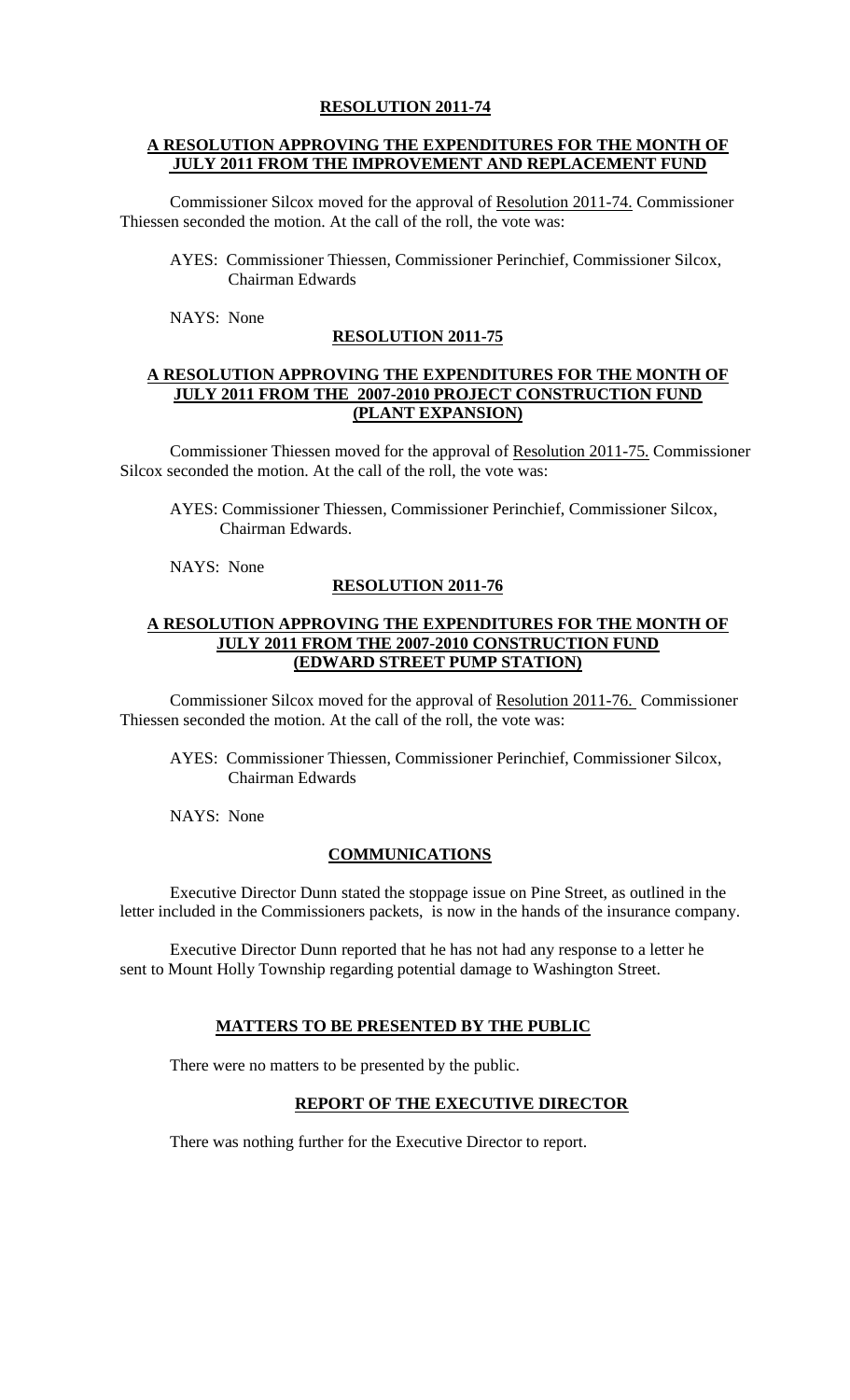# **REPORT OF THE ENGINEER**

The report of the Engineer was received.

## **REPORT OF THE DEPUTY DIRECTOR FOR PLANT OPERATIONS**

The report of the Deputy Director for Plant Operations was received.

# **REPORT OF THE DEPUTY DIRECTOR FOR REGULATORY AFFAIRS**

The Report of the Deputy Director for Regulatory Affairs was received.

# **REPORT OF THE SOLICITOR**

Solicitor Mushinski stated he has one item for closed session.

## **REPORT OF THE DEPUTY DIRECTOR OF FINANCE AND ADMINISTRATION**

The Report of the Deputy Director of Finance and Administration was received.

#### **REPORT OF TREASURER**

Treasurer Tidswell stated it is time to think about putting a committee together to work on the 2012 Budget. Commissioner Thiessen and Chairman Edwards volunteered to respresent the board on the committee.

## **AUTHORITY STATUS REPORT OF NEW TREATMENT FACILITY**

There was nothing further to report in regards to the status of the new treatment facility.

## **OTHER NEW BUSINESS**

There was no other new business.

## **MATTERS TO BE PRESENTED BY THE COMMISSIONERS**

Commissioner Thiessen stated he has personally smelled odors in the vicinity of the Edward Street Pump Station and requested the matter be researched further.

Chairman Edwards noted correspondence had been received from Commissioner Carty requesting an excused absence for the July and August board meetings.

## **EXECUTIVE SESSION**

Commissioner Silcox moved for the approval of Resolution 2011-80. Commissioner Thiessen seconded the motion.

At 6:29 PM the Authority Commissioners retired to Executive Session for a discussion of a grievance under a collective bargaining agreement.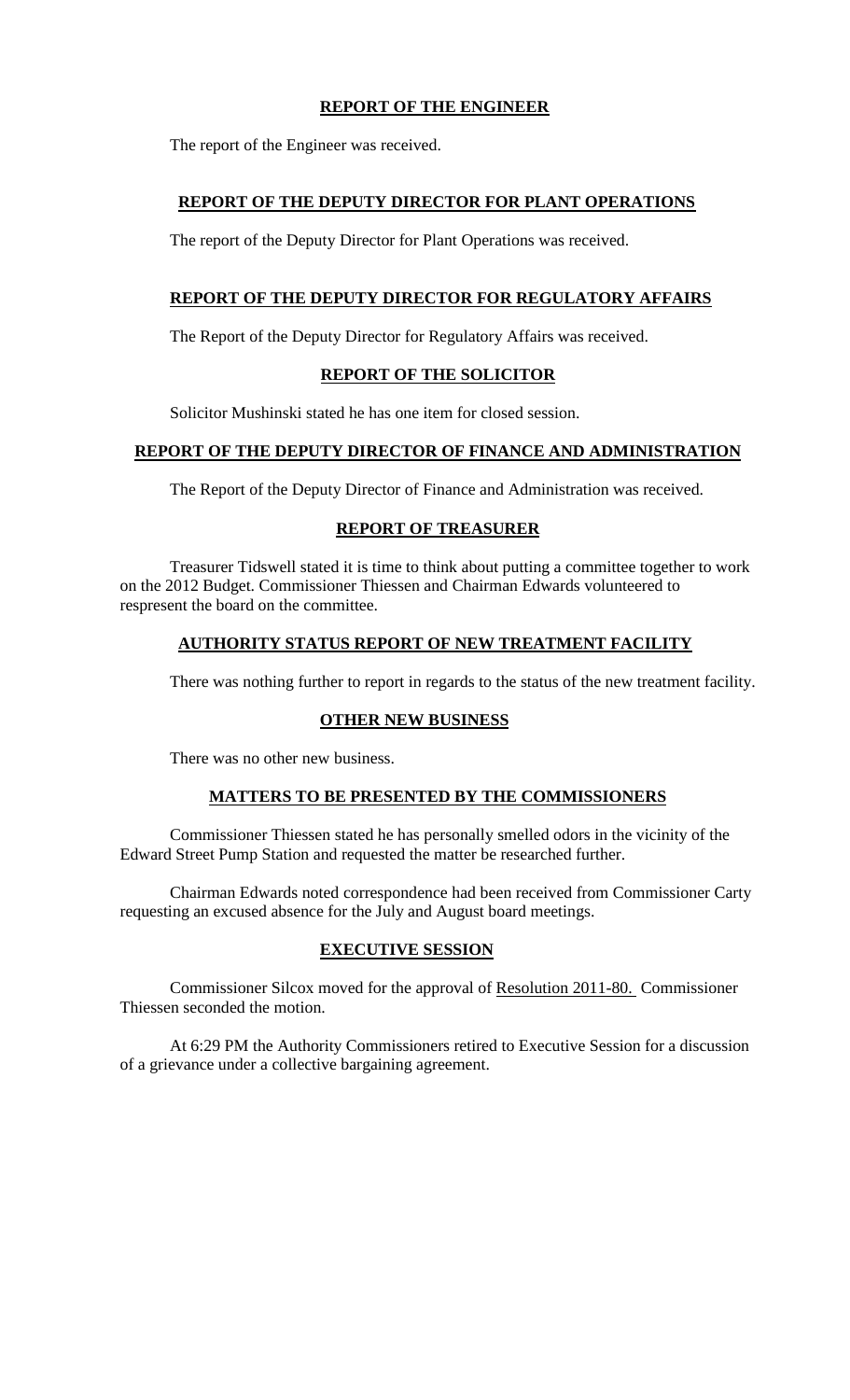## **AUTHORIZING EXECUTIVE SESSION OF THE MOUNT HOLLY MUNICIPAL UTILITIES AUTHORITY FOR THE PURPOSE OF DISCUSSION OF A GRIEVANCE UNDER A COLLECTIVE BARGAINING AGREEMENT**

**WHEREAS**, N.J.S.A. 10:4-12 allows for a Public Body to go into closed session during a Public Meeting; and

**WHEREAS**, the Mount Holly Municipal Utilities Authority has deemed it necessary to go into closed session to discuss certain matters which are exempted from public discussion; and

**WHEREAS**, the regular meeting of this Authority will reconvene following closed session;

**NOW, THEREFORE, BE IT RESOLVED** that the Mount Holly Township Municipal Utilities Authority will go into closed session for the following reasons as outlined in N.J.S.A. 10:4-12:

Discussions pertaining to a grievance filed by Wayne Gaskill under the Collective Bargaining Agreement with the Construction and General Laborer's Union.

**BE IT FURTHER RESOLVED** that the Authority hereby declares that its discussion of the aforementioned subject may be made public at a time when the Authority Attorney advises the Authority that the disclosure of the discussion will not detrimentally affect any right, interest or duty of the Authority or any other entity with respect to said discussion.

**BE IT FURTHER RESOLVED** that the Authority, for the aforementioned reasons, hereby declares that the public is excluded from the portion of the meeting during which the above discussion shall take place and hereby directs the Secretary to take the appropriate action to effectuate the terms of this resolution.

AYES: Commissioner Perinchief, Commissioner Thiessen, Commissioner Silcox, Chairman Edwards

NAYS:

The Authority Commissioners returned to regular session at 6:40 P.M.

Respectfully submitted,

\_\_\_\_\_\_\_\_\_\_\_\_\_\_\_\_\_\_\_\_\_\_\_\_\_\_\_ Debra E. Fortner, Secretary